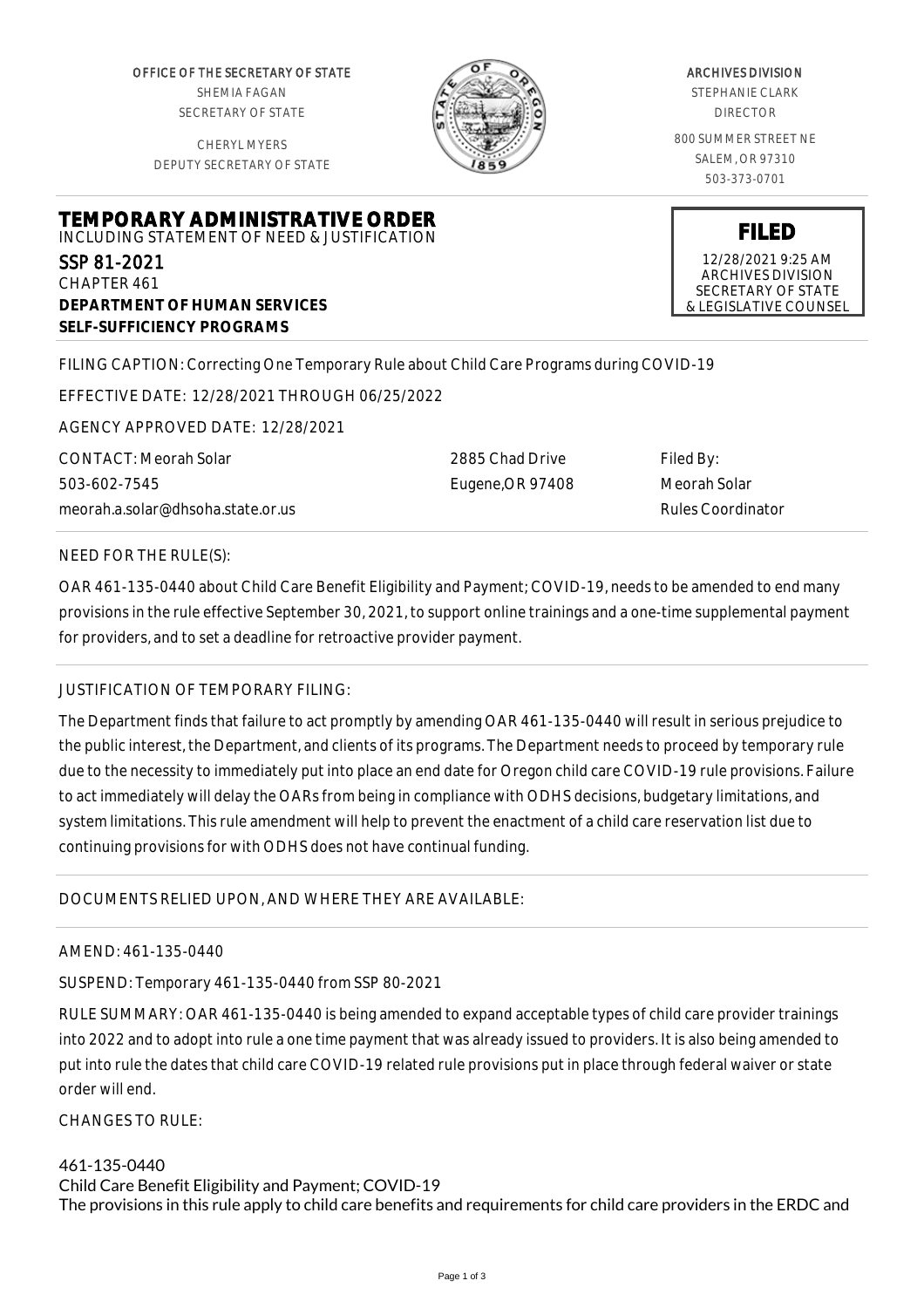TANF programs.¶

(1) The Department suspends the following rules or rule sections regarding the ERDC or TANF programs:¶

(a) OAR 461-155-0150(5), (5)(c), (5)(e) through (5)(h), (12) through (14);¶

(b) OAR 461-160-0040(4);¶

(c) OAR 461-160-0193(2);¶

(d) OAR 461-160-0300(2), (3)(b);¶

(e) OAR 461-135-0405(2); and¶

(f) OAR 461-155-0150(3), (3)(g).¶

(2) The Department amends the following rule sections regarding the ERDC or TANF programs as provided in this rule:¶

(a) OAR 461-165-0160(2)(f),¶

(b) OAR 461-165-0180(13)(a)(A), and¶

(c) OAR 461-170-0160(1), (2), (3).¶

(3) The ERDC monthly countable income (see OAR 461-001-0000) standard is the 250 percent FPL or 85 percent state median income (SMI), whichever is higher, described under OAR 461-155-0180. To be eligible, the countable income of the need group (see OAR 461-110-0630) must be less than:¶

(a) The standard listed for the number of individuals in the need group for groups of eight or fewer.¶

(b) The standard listed for eight individuals in the need group for groups of more than eight individuals.¶

(4) Beginning the month of March 2020, the monthly copay is \$0 for the entirety of the certification period (see OAR 461-001-0000). ¶

(5) The Department shall pay for:¶

(a) Absent days each month the child is absent. For the purposes of this rule, absent days will be paid for up to 31 days each month if:¶

(A) The child was scheduled to be in care,¶

(B) The provider bills for the time the child was scheduled to be in care, and¶

(C) It is the provider's policy to bill all families for absent days.¶

(b) Days a child is unable to attend care due to a temporary shutdown related to COVID-19 during the COVID-19 state of emergency period initiated by Executive Order 20-03 of the Governor of Oregon.¶

(c) Days a school-age child is attending child care and participating in distance learning due to concerns, school closures, or medical reasons related to COVID-19.¶

(d) For the months of September, October, and November of 2020; days a child is unable to attend care due to a temporary shutdown related to Oregon wildfires during the COVID-19 state of emergency period initiated by Executive Order 20-03 of the Governor of Oregon; if the location at which care is provided was in an:¶

(A) Evacuation Level 1, 2, or 3 area; or¶

(B) Area with an Air Quality Index of 101 or higher.¶

(e) A one-time supplemental payment of one of the following:¶

(A) In the amount of \$2,312.00 to child care providers who, at the time the Department completed the data pull on November 13, 2020, met the following criteria:¶

(i) Eligible for payment under OAR 461-165-0180,¶

(ii) Designation of a license-exempt standard family or enhanced family provider as identified by a Standard Family Rate provider type (see OAR 461-155-0150) or an Enhanced Family Rate provider type (see OAR 461-155-0150), and¶

(iii) Received a payment from the Department for child care provided during April, May, June, July, August, September, October, or November 2020.¶

(B) In the amount of \$2,842.00 to child care providers who, at the time the Department completed the data pull on November 13, 2020, met the following criteria:¶

(i) Met all criteria in subparagraph (5)(e)(A)(i) through (iii) of this rule, and¶

(ii) Have not received an Emergency Child Care grant from the Oregon Department of Education, Early Learning Division for either phase one or phase two.¶

(C) In the amount of \$735.00 to child care providers who, at the time the Department completed the data pull on June 30, 2021, met the following criteria:¶

(i) Eligible for payment under OAR 461-165-0180,¶

(ii) Designation of a license-exempt standard family or enhanced family provider as identified by a Standard Family Rate provider type (see OAR 461-155-0150) or an Enhanced Family Rate provider type (see OAR 461-155-0150), and¶

(iii) Received a payment from the Department on or after November 13th, 2020, for child care provided during any month from April 2020 through June 2021.¶

(6) In addition to provisions in OAR 461-170-0160, an individual may apply for ERDC benefits using the Department approved "telephonic application" (see section (7) of this rule) and "narrated telephonic signature"